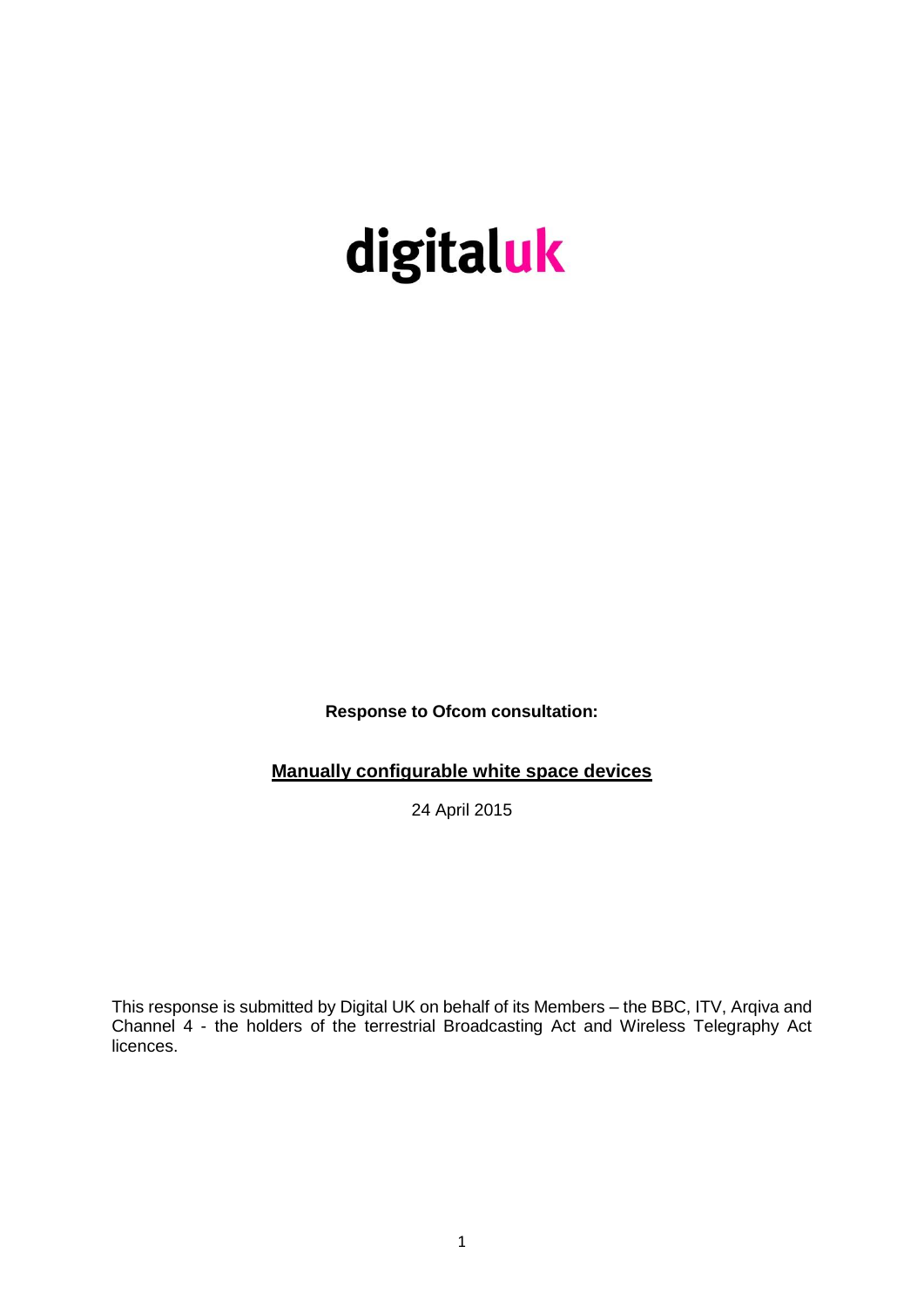# **1. Introduction**

# About Digital Terrestrial Television (DTT)

Digital Terrestrial Television (DTT) is the UK's most popular TV platform. At the heart of DTT in the UK is Freeview – a universally available service offering a range of more than a hundred free-to-air TV, radio and text-based services. It is watched in more than 19 million homes, three-quarters of the total. Freeview is the sole television platform in more than 10 million homes (40%)

Prior to digital switchover (DSO), more than four million UK households could not access Freeview and elsewhere signal strength was variable. Thanks to industry investment in excess of a billion pounds, switchover made Freeview available to 98.5% of homes.

Viewers are overwhelmingly satisfied with the Freeview service, and post-switchover research demonstrated viewers enjoyed the selection of channels, picture quality and functionality.

## About Digital UK

Digital UK supports the UK's terrestrial TV service and its viewers.

The company is responsible for day-to-day operational management, including the Freeview electronic programme guide, and leads on developing platform strategy, working with its broadcast partners and industry. It also provides viewers with information and advice about terrestrial TV channels, services and reception.

Digital UK is owned by the BBC, ITV, Channel 4 and Arqiva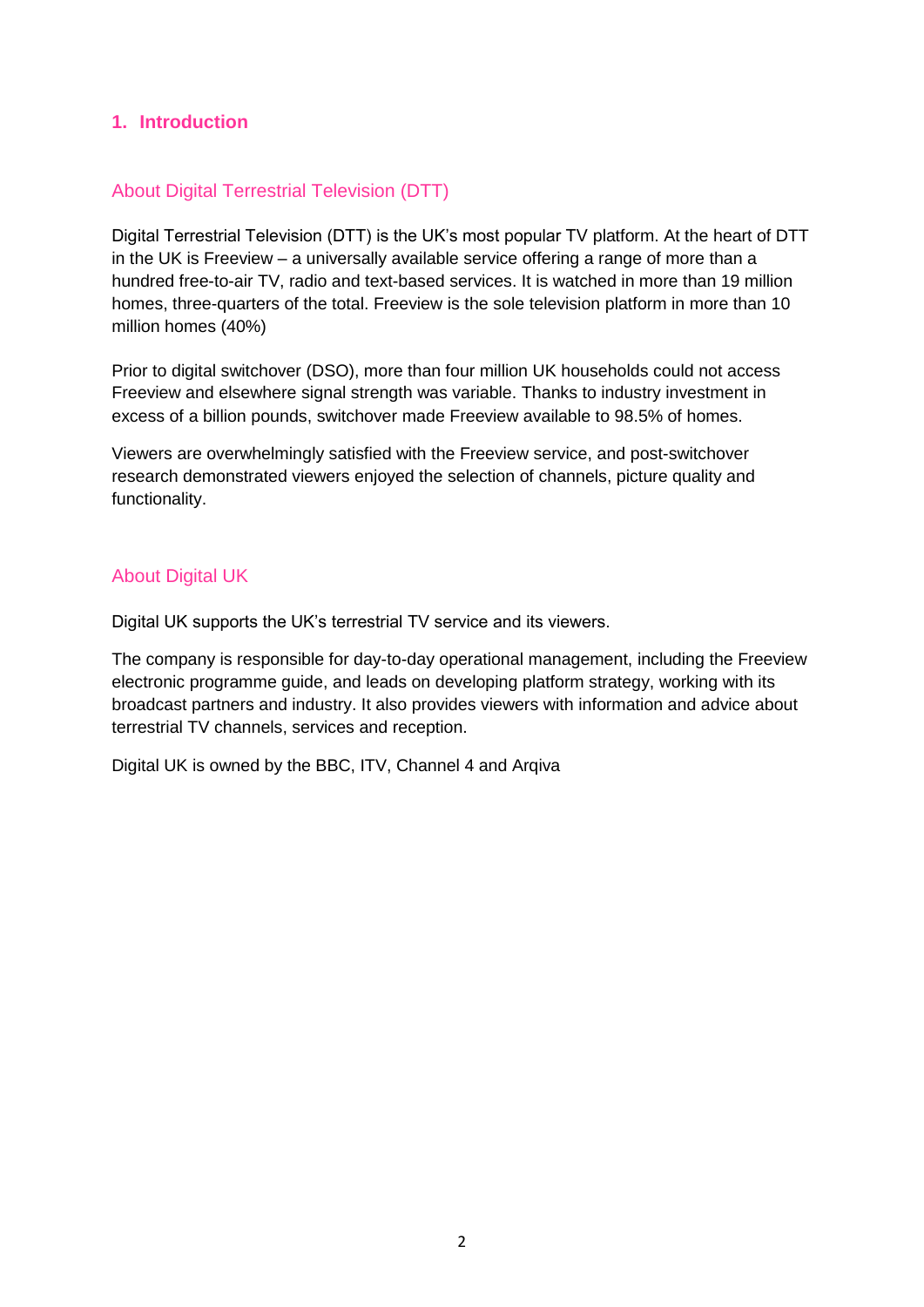# **2. Executive Summary**

Digital UK welcomes the opportunity to respond to Ofcom's consultation on licensing manually configurable white space devices operating in the UHF TV band.

As we have said in our previous responses to Ofcom consultations on TV White Space (TVWS), Digital UK fully supports Ofcom's drive to promote efficient use of spectrum and Digital UK and its Members are working closely with Ofcom to enable the introduction of TVWS. We believe that, with appropriate licence conditions and a robust interference management regime that adequately protects DTT reception and PMSE operation, the deployment of TV White Space Devices (WSD) offers an opportunity to provide a wide range of new services that would benefit consumers, including the majority of households that receive their television through Freeview.

We have provided responses to the consultation questions below that we hope are helpful in facilitating Ofcom's development of the appropriate licensing arrangements. Given the potential consumer benefits, we recognise Ofcom's desire to enable the introduction of WSDs at the earliest opportunity, and hence the need to exceptionally permit the use of manually configurable white space devices (MCWSDs) within the TVWS framework while WSD technology makes the necessary technical advances to incorporate reliable geolocation functionality. Once this occurs, the need for the transitional arrangements to permit MCWSD will end.

Digital UK intends to continue to collaborate with Ofcom in further developing understanding of the appropriate parameters for protecting consumers' ability to access and enjoy Freeview reception while maximising the availability of spectrum for TVWS. To support this, we encourage Ofcom to ensure that the MCWSD licensing and device registration process captures information that is reliable, up to date and readily auditable and that is also accessible to organisations likely to receive consumer enquiries about TV reception, including Digital UK, the BBC and at800.

We believe that Ofcom should make it clear to the TVWS industry that these are interim licensing arrangements so that focus is maintained on developing devices with geolocation capability and hence able to benefit from the full flexibility of the TVWS framework. We agree that it will be appropriate only to licence Type A devices under this interim arrangement, and we also believe that details of both master and associated Type A slave devices should be recorded on the licence to simplify interference management.

We also recognise that there may be a case for permitting the use of MCWSD for a small number of applications beyond the transitional period proposed by Ofcom. However, we believe that such applications will require a certainty of spectrum access which is not provided by the TVWS framework, making it an inappropriate vehicle for licensing such use. We believe that, should it prove necessary to make ongoing provision for MCWSD, Ofcom should introduce a new formal licence tier enabling manually configurable devices to access TV spectrum on a shared spectrum access basis, subordinate to Broadcasting and PMSE but subject to similar controls, to best manage the use of the spectrum.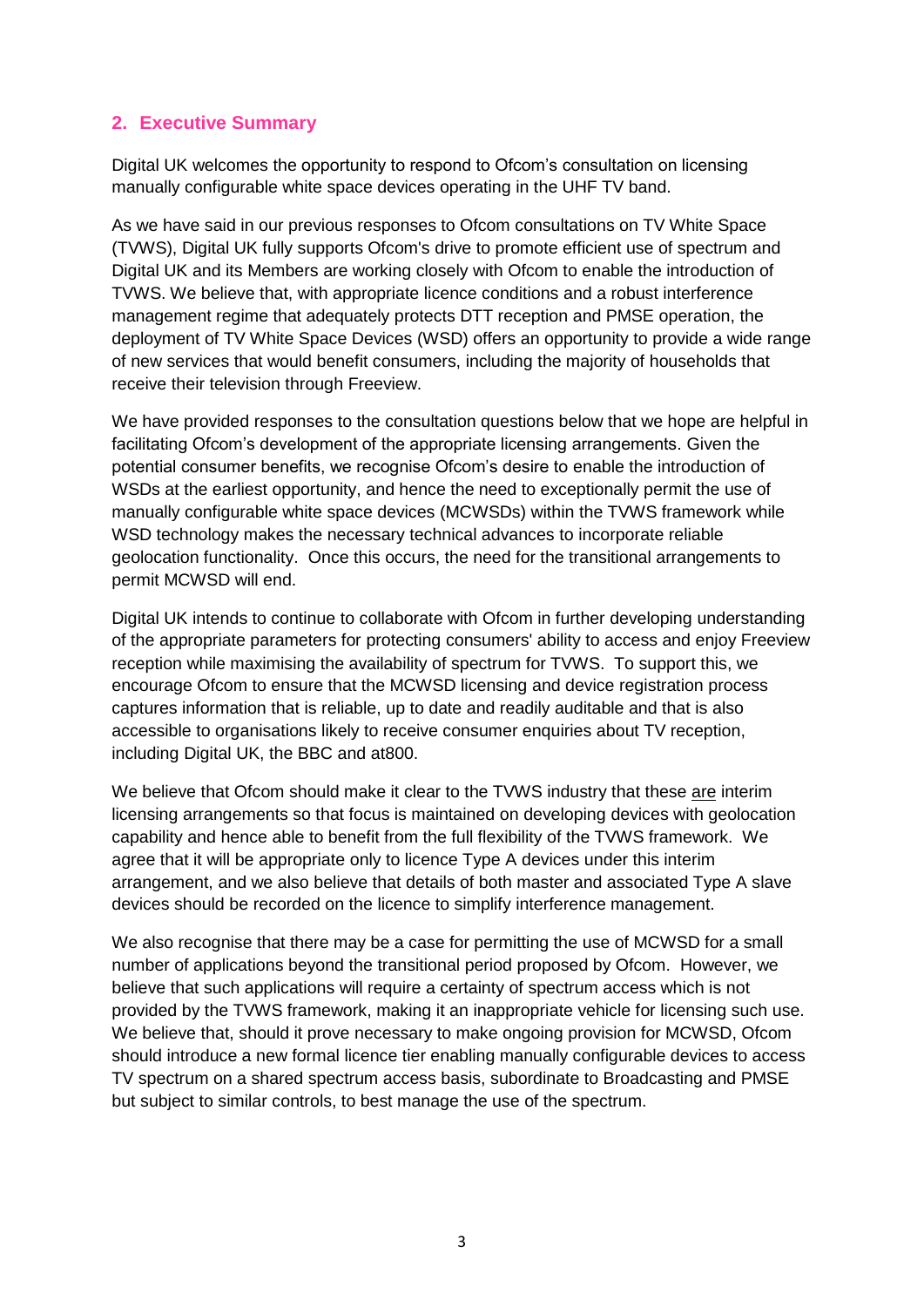# **3. Response to Consultation Questions**

# **Question 1: Do you agree with our assessment of the likely costs and benefits of our proposal to license MCWSDs as a transitional arrangement? Please provide any available evidence to support your response.**

We generally agree with Ofcom's assessment of the categories of likely costs and benefits of the proposal, but it is not possible for us to develop a view on the actual level of those costs or benefits without further information. We note that two areas of particular cost risk are interference management and Ofcom inspection of MCWSD installations. These cost risks can be minimised by ensuring that the framework, licensing and accreditation processes are robust, and that licensees only use well qualified and reputable installers.

# **Question 2: If you agree that Ofcom should allow MCWSDs to operate in the UHF TV band within the TVWS framework, how long do you believe that the licensing regime would need to be in place?**

We accept Ofcom's reasoning for the need to license MCWSDs within the TVWS framework on a transitional basis. We believe that an initial three year licensing period strikes a reasonable balance between enabling the early introduction of TVWS devices to seed the market and allow the benefits of TVWS to be available to consumers as soon as possible, while giving the market time to develop a compliant product. We believe that Ofcom should make it extremely clear to the TVWS industry that these are interim licensing arrangements so that focus is maintained on developing devices with geolocation capability and hence able to benefit from the full flexibility of the TVWS framework.

## **Question 3: If you agree that Ofcom should allow MCWSDs to operate in the UHF TV band within the TVWS framework, when do you believe it would be appropriate to conduct a review to assess whether there is an ongoing need to license MCWSDs?**

It is important for Ofcom both to send a clear signal to the TVWS industry that the pace of development needs to be maintained despite the introduction of this interim licensing arrangement and to confirm the performance of the interim licensing regime. We therefore believe that Ofcom should initiate a review of the efficacy of the regime and progress in development of compliant devices in 18 months to 24 months, leading to a review of the need to continue to licence MCWSDs in 24 months to 30 months.

## **Question 4: Do you agree with the proposed terms of the draft licence as set out in Annex 5 and as discussed below?**

The draft licence terms appear to be reasonable, but we propose minor changes to three clauses in draft Schedule 1 (the numbering below refers to the schedule clauses):

- 3 a) the Licensee should be obliged both to have and follow the written quality assurance process
- 3 c) configuration records should be kept for at least 12 months after licence termination, rather than the 6 months proposed
- 3 f) Ofcom should also have the right to pass compliance information on to relevant third parties as necessary (e.g. the Freeview Advice Line or the BBC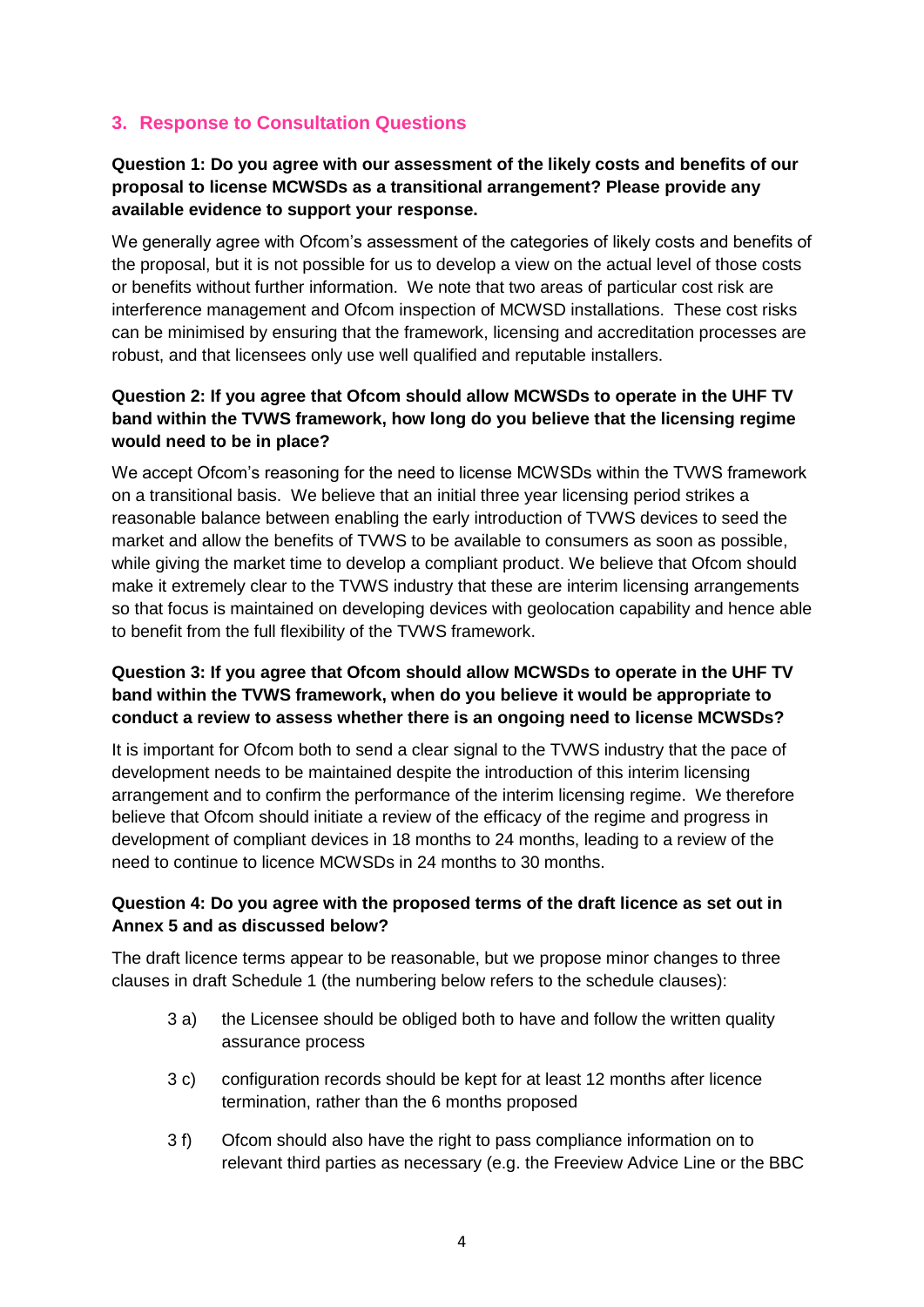Radio and Television Investigation Service (RTIS)) for statistical or interference management purposes

# **Question 5: Do you think it would be beneficial for the licensing regime for MCWSDs to cover both masters and slaves?**

We agree that there are foreseeable scenarios where the ability to licence slave devices would be beneficial.

Paragraph 5.10 states that the "person in control of the device would need to hold the licence." Ofcom needs to make clear what "being in control of the device" means since there are several possible alternatives:

- The individual or organisation actually using the device
- The individual or organisation that owns and installs the device
- The database which allocates or withdraws the frequencies which permit the device to function and which therefore has ultimate control over whether the device can operate

The answer to this question may affect the way the licence is drafted and monitored.

# **Question 6: Do you agree that our licensing regime should only apply to type A devices?**

We agree that the licensing regime should only apply to type A devices, noting that this does not preclude the operation of type B slave devices with geolocation capability in conjunction with a licensed Type A device since in this scenario the slaves are able to operate within the terms of the TVWS framework.

# **Question 7: Do you agree with our approach to allow a number of MCWSDs under the control of a single licensee to be subject to a single licence?**

We understand that licensing each individual MCWSD is more burdensome but do not agree that it is reason in itself to not adopt such an approach, particularly given that the need for this process is a direct consequence of an absence of devices developed that can operate under the terms of the TVWS framework. If there is real demand for access to TVWS then it could be argued that a burdensome approach would incentivise the production of compliant devices in a timelier manner than would otherwise be the case. However, recognising that this approach may be overly burdensome, should Ofcom elect to adopt the proposed approach we believe it is important that good control is achieved and maintained. This will require the provision of timely and high quality data to those who need it, and close control over those permitted to install MCWSDs:

- i. We believe that information about the location of new installations must be frequently provided to Ofcom, preferably 'live' or daily but at least weekly, rather than monthly.
- ii. The location data and any other relevant information should also be made available to organisations likely to receive DTT reception complaints from the public, including the Freeview Advice Line, BBC Radio and Television Investigation Service and at800 call centres.
- iii. Ofcom must only licence reputable organisations and insist on robust management and audit processes to maintain control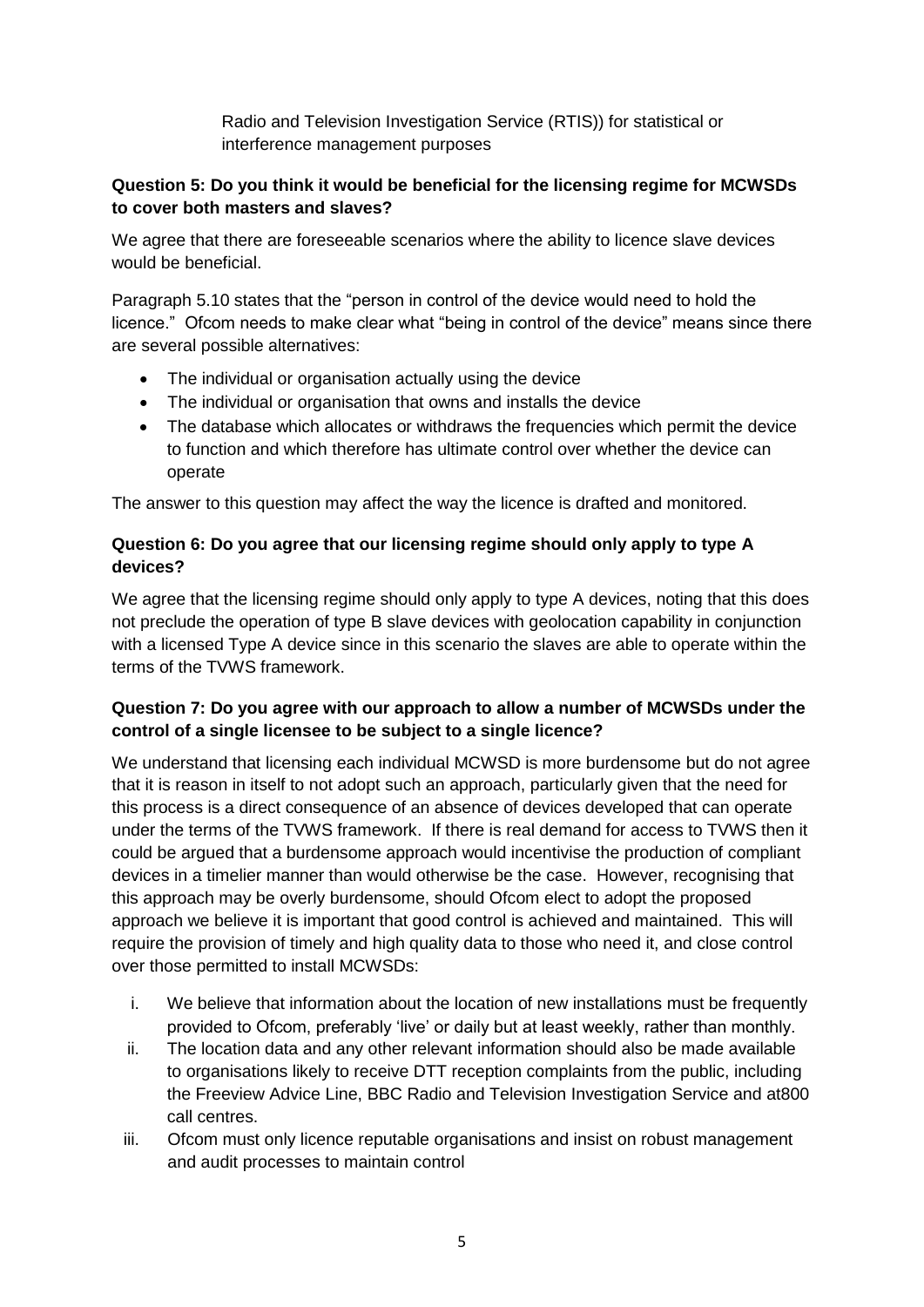Nevertheless, we are concerned that allowing a licensee to deploy multiple devices under a single licence, and permitting the use of subcontractor installers, represent significant loss of licence control and we would prefer that each master device or fixed group of master and associated slaves, were individually licensed. Our concern is heightened by the recent reports from the United States of inadvertent or deliberate abuse of the manually configurable elements of the TVWS framework, and we encourage Ofcom to investigate these reports so that any lessons can be incorporated into the UK framework.

Regardless of the adopted licensing approach, we suggest that Ofcom conducts regular and rigorous QA audits of licensees, their subcontractors and all records to ensure that control is maintained.

We note that it may be the case that the draft licence terms need to be augmented to include robust termination clauses to be invoked in the event that the licensed use does not achieve the desired effect or that the licence terms are abused (e.g. by relocating or reconfiguring a device without notifying or obtaining the necessary authority from Ofcom).

## **Question 8: Do you agree that the proposal for specific licence terms will mitigate the risks posed by the use of MCWSDs?**

Our answer to Question 7, above, partially addresses the mitigation of risk. We believe that the risk will be additionally mitigated by the use of specific licence terms.

## **Question 9: Do you consider the proposed licence terms are appropriate and proportionate?**

Digital UK believes that the proposed licence terms are proportionate. We believe they represent the minimum necessary but without answers to some of the questions raised by Ofcom we cannot determine whether they are appropriate.

We note that it may be the case that the licence terms need to be augmented, as discussed in our response to Question 7 above.

## **Question 10: Do you have any comments on our proposal to require applicants for licences to deploy MCWSDs to supply details of their QA process on application?**

Digital UK supports Ofcom's desire to audit applicants' QA processes at the point of application. The proposed licensing regime relies on licensees correctly configuring MCWSDs to ensure that the correct operating parameters are supplied by the Database and so avoiding interference to DTT reception and PMSE operation. Additionally, the interference management process relies on Ofcom being provided with accurate and timely information to Ofcom about the nature and location of MCWSD installations.

We believe that the licences should make it clear to what extent the installation and configuration of such devices can be subcontracted by the licensed organisation, and the controls that such an organisation needs to exercise over its subcontractors.

## **Question 11: Do you agree with the proposed technical conditions of the draft licence?**

On the basis of the available information we believe that the draft technical conditions appear to be reasonable.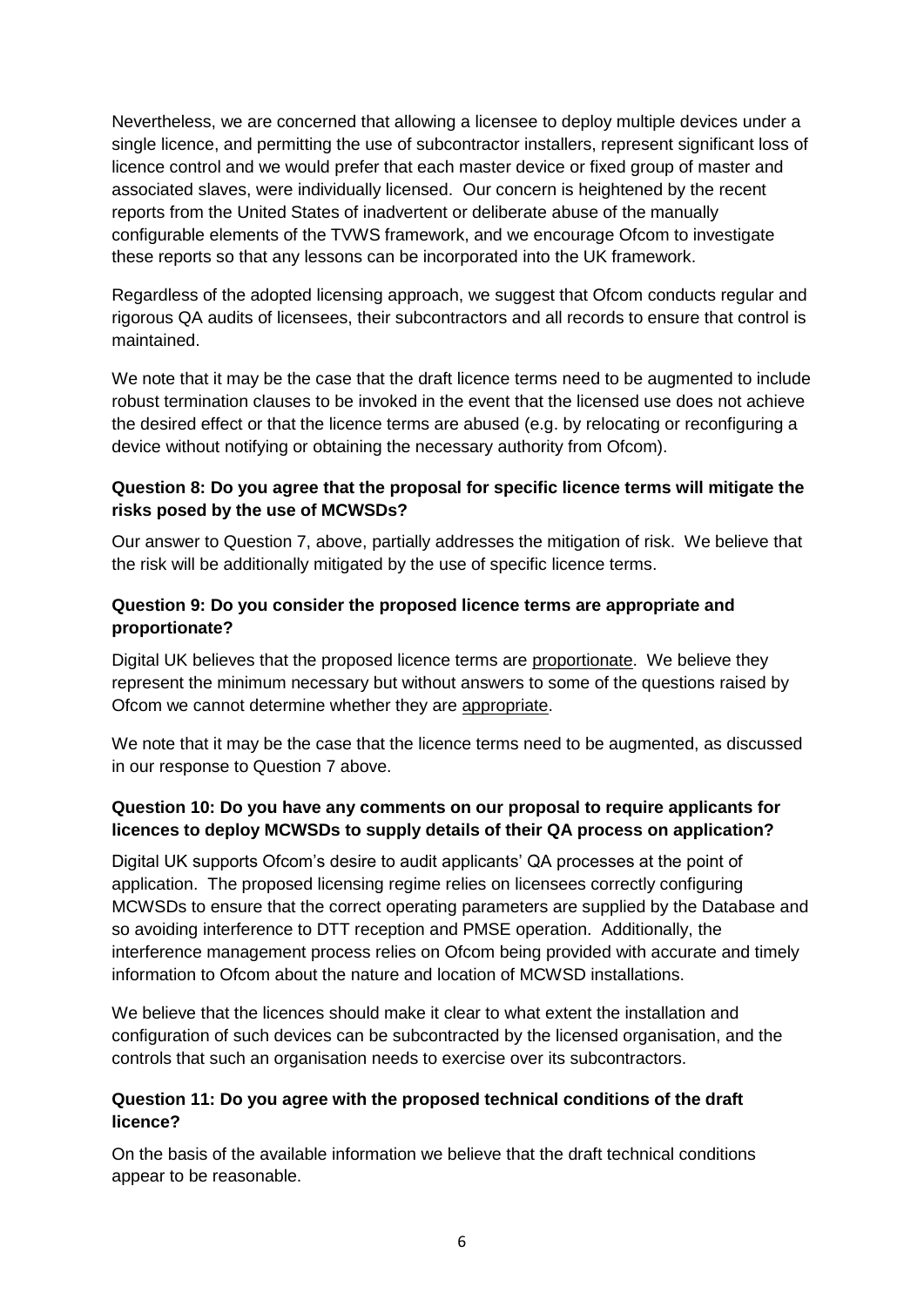## **Question 12: Do you have any comments on the proposed duration for this licence?**

We note that the proposed licence product has no end date and the only way for Ofcom to withdraw a licence would be to serve a notice of termination. This appears to be a more favourable licensing regime than that enjoyed by the primary users of TV spectrum, since multiplex licences have a fixed duration. We suggest that a fixed term licence, with the option to renew, would be more appropriate, particularly given the timetable for the recently announced 700MHz clearance programme:

- 700MHz clearance means that the way in which TV spectrum is used will be undergoing a further period of significant change from now until the programme completes no later than **2022**.
- MCWSD licences will be issued during this period of significant change
- It seems unlikely that Ofcom would serve a termination notice on existing MCWSD licensees before the licence product is phased out. It therefore follows that the earliest date that MCWSD access to TV spectrum could be withdrawn is  $3 + 5 = 8$ years for devices licensed at the beginning of the process, i.e. the earliest date on which a licence could be terminated is **2023**, which is after the latest possible completion date for 700MHz clearance.

Licensing a new service on a longer basis than 700MHz clearance would seem inappropriate and while MCWSD access to spectrum could be withdrawn or changed earlier than 2023 under database control, this would not seem to be a reasonable approach. Instead we believe that a shorter MCWSD licence revocation period would be more appropriate; with the ability for Ofcom to revoke all MCWSD licences by **2020** should it prove necessary.

#### **Question 13: Do you have any comments on our proposed licence fee of £1,500?**

Digital UK does not offer a view on the proposed licence fee. Ofcom is best placed to determine whether the forecast revenue will cover the relevant costs.

## **Question 14: Do you have any comments on our proposed five year minimum notice period for revocation for spectrum management reasons?**

Our response to Question 12 addresses this question.

## **Question 15: Do you believe there is likely to be an ongoing need for white space devices that allow some level of manual configuration? Please give reasons for your answer.**

It seems likely that manually configurable White Space Devices will be used to provide services which require certainty of spectrum access, e.g. wireless rural broadband links. Therefore Digital UK does not believe that the approach to licensing set out in the Consultation is appropriate in the longer term since it both runs counter to the over-arching philosophy of licence-exempt access to TVWS spectrum and provides no certainty of spectrum access to licensees requiring a minimum Quality of Service to support their business.

If there is a continuing need to license MCWSD beyond the initial period envisaged by this Consultation, then we believe that Ofcom should introduce a new tier of formal licensing, allied to guaranteed spectrum access but subordinate to Broadcasting and PMSE, which